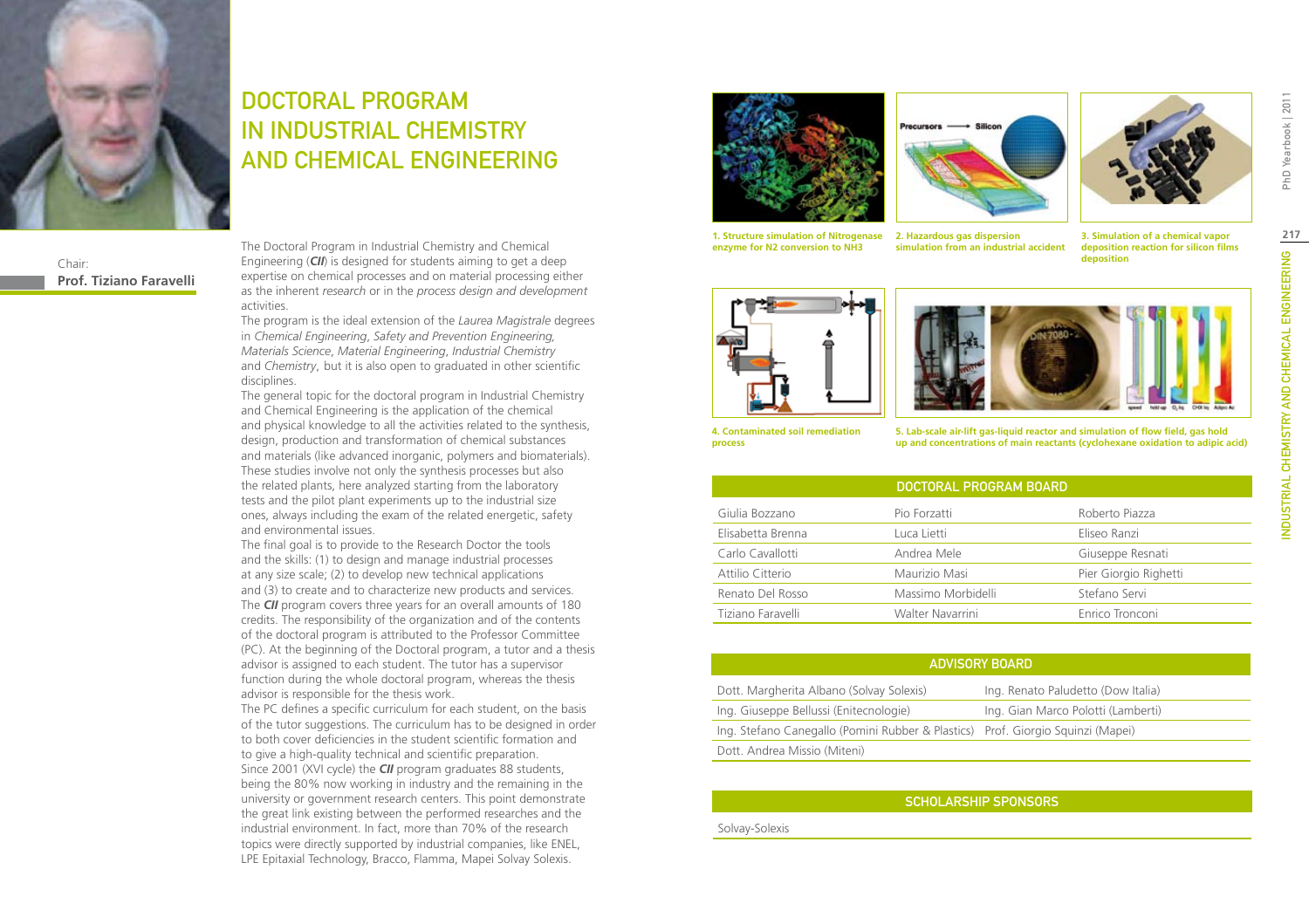# MOLECULAR NANOSTRUCTURE MATERIALS FOR AD VANCED APPLICATIONS

### **Antonio Abate**

In the last years, experimental research in the field of chemistry and materials science is increasingly focusing on molecular and nanometer scale self organized systems. In this work, self-assembly and recognition processes have been considered as basic principles for different applications to show how the 'nanoscale' is affecting the technology.

Mechanisms of self-assembly, driven by weak interactions, have been exploited to generate ordered structures in liquid crystalline phases. The structural anisotropy of these systems is reflected in the properties of the material; in particular, the dynamics of charge transport through ionic conduction in redox electrolytes were investigated. Although the single crystal conductivity can be high, the polycrystalline nature of molecular materials creates grain boundaries which lower the overall conductivity. Self organization by the formation of liquid crystalline phases is a key strategy to control the long range order. The material may be annealed in the mesophase and the high degree of uniform molecular order/orientation is locked in by subsequent solidification. The key advantage of liquid crystallinity is the ability to form monodomain samples without defects caused by grain barriers

solvent in electrolytes for organic Moreover the amino groups between neighbouring crystalline domains. We reported on the liquidcrystalline layered assembly consisting of alkyl-fluoroalkyl substituted imidazolium salts, which form nano-level phase segregated structures. Discontinuity achieved in temperature dependence of ion diffusion, switching from the ordered phase to isotropic one, suggests a more efficient diffusion mechanism in the ordered phase. Although silicon solar cells play the leading role for practical use nowadays, organic photovoltaic devices have attractive features in terms of production cost. Low light-toelectricity conversion efficiency and durability are the most serious problems that preclude their practical application. The control of morphology at the interface of organic – inorganic semiconductors allows to improve the kinetics of charge transfer and then the efficiency of device. Ionic liquids were introduced as photovoltaic applications thanks to their low volatility, high thermal stability, and large ranges of temperatures over which they are liquid, coupled with excellent chemical stability. We have demonstrated that the introduction of polyfluorinated ionic liquids results in an

improved light conversion efficiency. A mechanism based on alkyl- fluoroalkyl nano-level phase segregation was proposed as a general strategy for the control of the interfacial charge transfer.

Although the conversion efficiencies of quantum dots sensitized solar cell are in this moment far away from the most commonly used organic photovoltaic devices, in the last 2 years the maximum reported efficiencies have increased in a factor 2–3, highlighting the enormous potentiality of this kind of solar device. We focused on the role of the linker molecule used to attach colloidal quantum dots to TiO<sub>2</sub> semiconductor surface,<br>shou ing that not anly the link showing that not only the linker but also the treatment carried out to attach these molecules influences the final performance. The photoelectrochemical behaviours of the tested devices suggest that a large amount of cysteine on the surface of the TiO<sub>2</sub> could reduce the electron recombination at the interface. of cysteine, interacting with the slightly acidic surface of  $TiO<sub>2</sub>$ , reduce the distance between quantum dot and electrode, which increases the performance of device. Processes of molecules recognition by halogen bond have been exploited to create



**1. Mesophase texture of a fluorinated ionic liquid crystal under polarized light**

contraction. Flexible podand-type of halogen bond based receptor molecular sensors for phosphate groups, which are involved in many important biological processes such as biosynthesis, molecular transport, and muscle receptors, among others, have been demonstrated to function as effective anion-binding agents. The majority of tripodal receptors utilize substituted benzene cores to which functionalized arms are attached. As far as the anion coordination capability of these receptors is concerned, most frequently a combination of electrostatics and hydrogen bonds is used in order to increase the binding constants thanks to the synergistic effect of ionic bond strength and the directionality of hydrogen bond. We have reported the synthesis of receptors that have been designed for the specific coordination of phosphate anions. The strategy for the design of the receptor has relied on the combination of halogen

bond directionality and ionic bond strength in a tripodal scaffold, to take advantage of chelate cooperativity. Our compound is the first example for the binding of polyoxyanions in water solution. The high binding constant measured demonstrates that our strategy based on the exploitation of halogen bond is very promising for the design of new anion receptors.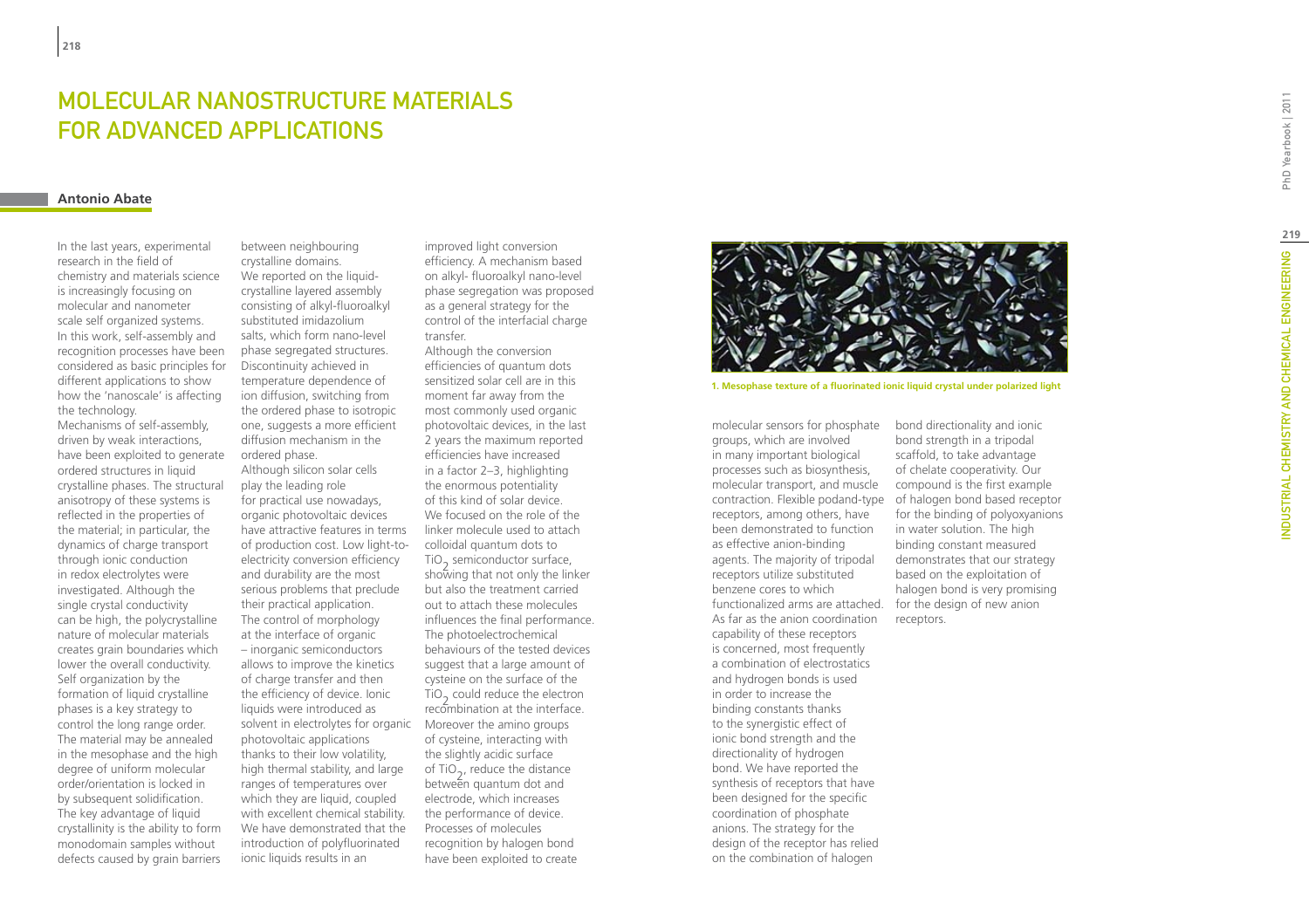# HYBRID LNT/SCR SYSTEMS FOR NOX REMO VAL UNDER LEAN CONDITIONS

#### **Rossella Bonzi**

The growing demand for dieselequipped vehicles has raised new environmental concerns, since these engines have been claimed to be one of the primary source of NO<sub>z</sub> and particulate x (soot) emission. For this reason, the next-coming Euro VI rules in 2014 will provide a severe decrease in the NO emissions,  $\frac{1}{x}$  down to 0.08 g/km. Different solutions have been proposed for the abatement of NO under lean conditions: of the Selective Catalytic Reduction (SCR) and the NO<sub>x</sub> Storage Reduction (NSR) or Lean NO x Trap (LNT) techniques. These technologies are the top contenders for reducing NO x concentrations in the exhausts of diesel and lean burn gasoline engines.

Due to its technical complexity, the urea-SCR system is preferably applicable to trucks and heavy-duty vehicles, although applications for passenger cars have also been proposed. On the other hand the NSR technique is more suitable for small engines. To achieve the reduction of NO x in fuel-lean, i.e., oxygenrich atmosphere, NSR utilizes unsteady state operation by switching between fuel-lean and fuel-rich conditions. Standard LNT catalysts consist of precious metal and alkaline/alkaline-earth metal, typically platinum and barium components finely dispersed

on metal oxides, e.g. γ-alumina. During fuel-lean periods (typical length >1 min), nitric oxide present in the flue gases reacts with oxygen to produce nitrogen dioxide on Pt particles, and the so formed NO<sub>2</sub> is captured by Ba components as nitrites and nitrates. In parallel with the above mechanism, direct NO storage on BaO assisted by O NO are then reduced to N  $\frac{1}{2}$  are then reduced to  $\frac{1}{2}$ <br>during a short fuel-rich period (usually few seconds). The chemistry and mechanisms involved in the reduction of the stored  $NO<sub>x</sub>$  are still a or the stated  $\overline{\mathcal{X}}$  are started in the involvement of ammonia as intermediate species in the reduction of the stored nitrates by H has been considered, 2 and a mechanism which is able to account for both the high initial selectivity of the reaction and the temporal sequence of the products during the rich operation (with NH<sub>3</sub> evolution which follows that of  $N_2$ ) has been proposed. In particular, it has been shown that an H  $\frac{1}{2}$  front develops in the trap during the rich phase, which travels along the reactor axis. Clear evidences have been provided on the fact that  $N_2$  formation involves the occurrence of an in-series two step molecular process involving at first the formation of NH<sub>3</sub> upon reaction of  $H_2$  with the stored nitrates,

and Pt can also occur. The stored reacts with nitrates leading to  $N_2$ . followed by the reaction of the so-formed ammonia with nitrates located downstream the H front. This reaction leads selectively to  $N_2$ . Accordingly the regeneration of the trap proceeds both in the part of the reactor in which nitrates are reduced by  $H<sub>2</sub>$  to give ammonia  $2^{12}$  and in the zone in which the ammonia formed upstream Notably, NH formation has been  $\frac{1}{3}$  for the set of the much faster than nitrogen formation via reaction of nitrates with NH . Accordingly, If regeneration of the trap is carried out at low temperatures the reaction of  $NH<sub>3</sub>$  with the stored nitrates does not take place and ammonia leaves the catalyst unreacted, leading to significant  $NH<sub>3</sub>$  emissions (NH $<sub>3</sub>$  slip).</sub> In principle, the ammonia slip can be avoided by placing a NH 3 - SCR catalyst layer downstream the NSR catalyst. One of the most suitable SCR catalysts is FeZSM-5 because of its high activity and durability. In this case the NH 3 released from the NSR catalyst during the rich phase is adsorbed on the SCR bed; the stored ammonia then reacts with gaseous NO according to the NH -SCR reaction during the subsequent lean cycle. The study of hybrid NSR-SCR catalytic systems has been the object of this Doctorate work. In particular the reactivity in the NO x storage and reduction has

been investigated over both single NSR and SCR catalyst layers, and in the case of combined catalyst configurations the higher N selectivity) which as well (i.e. a double bed configuration with the NSR catalyst layer placed upstream the SCR catalyst and a physical mixture of the two catalyst sample in one layer). For this purpose model NSR (PtBa/Al<sub>2</sub>O<sub>3</sub>) and SCR (FeZSM-5) catalyst samples have been used, and their reactivity in the different configuration previously depicted storage of  $NH<sub>3</sub>$  onto the SCR has been analyzed under controlled isothermal conditions to avoid spurious effects due to temperature upon lean/rich cycling. The study has been accomplished using limited concentration of  $H_{2}$ ,  $\frac{1}{2}$  in the presence and in the absence of CO and H O and  $25$  and  $1.2$  and  $20$  and  $20$  and  $20$  and  $20$  and  $20$  and  $20$  and  $20$  and  $20$  and  $20$  and  $20$  and  $20$  and  $20$  and  $20$  and  $20$  and  $20$  and  $20$  and  $20$  and  $20$  and  $20$  and  $20$  and  $20$  and  $20$  and  $20$ (150-350°C) to operate under nearly isothermal conditions and to address the effect of temperature and of CO and  $H_2O$  present in the exhausts. It has been demonstrated that in the dual bed configuration the storage of NO<sub>x</sub> occurs primarily onto Pt-Ba/Al O although a limited contribution of FeZSM-5 is possible. In the presence of CO<sub>2</sub> and H<sub>2</sub>O the storage of  $NO_x$  is lower because BaCO<sub>3</sub> formation inhibits  $NO_x$ adsorption.

The trapping (during the rich phase) and the reaction (during

the lean phase) of ammonia over the zeolite SCR catalyst explains the very low ammonia slip (and is observed in the case of the double-bed configuration. In the case of the LNT+SCR physical mixture, the trapping of NH is most favoured because  $NH<sub>3</sub>$  is formed as intermediate in the reduction of nitrates, and the particles of Pt-Ba/Al<sub>2</sub>O<sub>3</sub> and of FeZSM-5 are evenly distributed in the reactor. Accordingly the catalysts prevents reaction of  $NH<sub>3</sub>$ with NO<sub>x</sub> stored downstream onto Pt- $\hat{B}a/Al_2O_3$ , following the 2-steps reduction pathway of stored  $NO<sub>x</sub>$  and the integral x behaviour of the reactor. This explains the huge N<sub>2</sub> production  $\alpha$  during the lean phase in the case of the LNT+SCR physical mixture. In conclusion, NH<sub>3</sub> trapped onto the FeZSM-5 particles during the rich phase reacts during the subsequent lean phase with NO from the gas phase, which have not been trapped onto the Pt-Ba/Al<sub>2</sub>O<sub>3</sub> particles, to give  $N<sub>2</sub>$  according to the fast SCR  $\frac{1}{2}$  according to the rast sent standard SCR reaction as well. This results in both higher NO removal efficiency and increased N<sub>2</sub> selectivity over the LNT+SCR dual bed and the LNT+SCR physical mixture, particularly at low temperatures.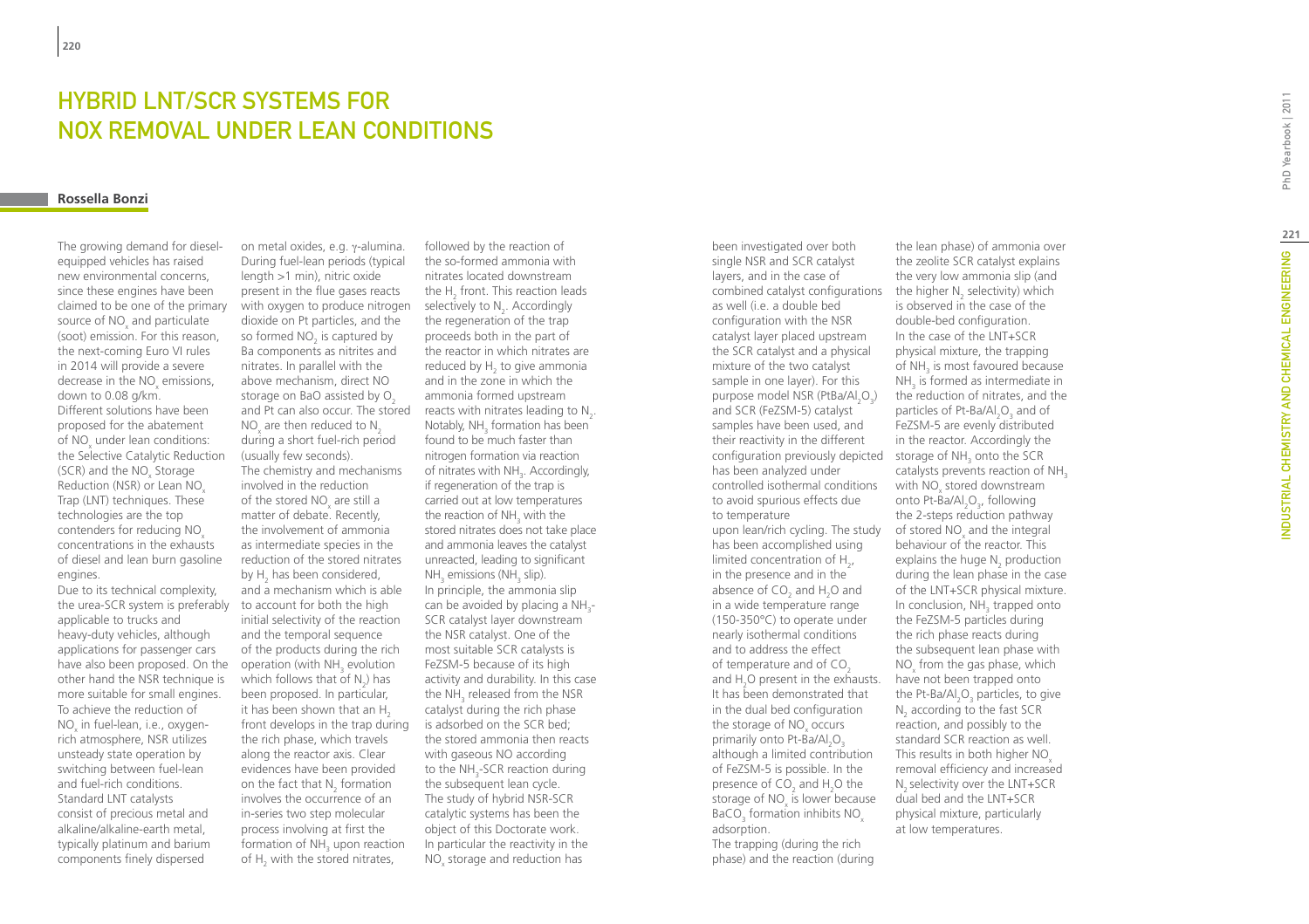# MATHEMATICAL AND TOPOLOGICAL CRITERIA TO SAFELY OPTIMIZE POTENTIALLY RUNAWAY SYSTEMS

### **Sabrina Copelli**

Fast and strongly exothermic chemical processes are particularly difficult to optimize and scale-up from laboratory to full plant scale because of the possible triggering of reactor temperature loss of control, occurring whenever the rate of heat evolution becomes greater than the rate of heat removal provided by the installed cooling equipment. Such an unwanted phenomenon, called "runaway", can take place into every type of reactor because of a great number of operating and human factors.

In fine chemical and pharmaceutical industries, which produce small amounts of a wide range of chemical compounds, it is not possible to investigate in detail the microkinetics of all the reactions involved in a process. As a consequence, such enterprises call for optimization and scale-up procedures that must be not only simple, fast and low-cost but also reliable. Aim of this work has been to investigate the possibility of developing such procedures, paying particular attention to potentially runaway semibatch processes operated in the isoperibolic mode. First of all, single reaction systems have been analyzed through graphical tools already presented in the literature (inherently safe conditions, ISC,

diagrams) and a simple and reliable combined optimization – scale-up procedure has been developed. This procedure is scale-independent and it allows for keeping safe operating conditions also maximizing reactor productivity. Particularly, TRC diagrams are employed to identify the maximum tolerable process exothermicity accounting for the reacting mixture thermal stability. Contextually, a minimum dosing time can be calculated providing a value of the system reactivity that has to be checked with respect to excessive co-reactant accumulation conditions through a suitable ISC diagram. A sensitivity analysis of the developed procedure with respect to the experimental parameters subjected to uncertainty has been performed to demonstrate that the selected optimum operating conditions are inherently safe. Particularly, easy check correlations have been provided for single slow reactions occurring in the continuous phase. In order to validate experimentally such an optimization – scale-up procedure, the nitration of 4-chlorobenzotrifluoride to 4-chloro,3-nitrobenzotrifluoride has been analyzed through calorimetric techniques. After this preliminary work,

and temperature rise curve, TRC, it has been tried to extend such a simple approach to complex reacting systems (consecutive reactions with autocatalytic behavior) but the excessive complexity of the process made such an approach not useful in practice so that more sophisticated mathematical tools has been searched for in order to attain the same goal achieved for single reaction systems. It has been found that a general optimization procedure, able to handle both simple and extremely complex reacting systems, could be developed by the means of topology. Topology is a major area of mathematics concerning with spatial properties of objects, called manifolds or varieties, that are preserved under continuous deformations. Varieties of this typology are, as an example, all phase portraits (PP) generated by reporting the solution of a non-linear ordinary differential equations system onto its corresponding phase space while one of the system constitutive parameters or initial conditions is varying. As it can be easily observed, mass and energy balance equations needed to describe whatever complex reacting system fit in this category. In order to observe whatever notable topological property exhibited by the analyzed variety it is necessary to project it onto

suitable viewable spaces. Concerning the problem of the thermal behavior characterization of potentially runaway semibatch processes, the simplest solution is to employ projections of the corresponding variety onto bidimensional spaces, called 2-D charts, whose coordinated axes are couples of the N dependent variables generating the manifold that fulfill the following specific criteria: 1) only dependent variables that are involved into the energy balance equation can be employed to characterize the observed system thermal behavior; 2) temperature is the most relevant system dependent variable so that it must be compulsory involved in whatever possible couple generating 2-D charts.

According to these features, suitable 2-D charts can be built to search for the system thermal behavior boundaries and the optimum set of operating conditions fulfilling process safety and productivity constraints.

In order to achieve these goals, first, it must be defined the product X with respect to the optimum operating conditions (that is, QFS conditions) are searched for and, then, the maxima of the trajectories generating the analyzed PP must be projected onto a suitable 2-D chart, referred to as X-space, whose coordinated axes are constituted by the conversion with respect to the desired product X and the reactor temperature divided to the coolant one. The result is a curve, referred to as topological curve, whose inversion points represent transitions between

different system thermal behavior regions. Particularly, it has been demonstrated that whenever the topological curve exhibits an inversion whose concavity is towards left one of the following three system thermal behavior boundaries is encountered: transition, runaway or starving; on the contrary, whenever an inversion with a concavity towards right is observed a QFS boundary is detected. It is possible to observe that the different left concavities appear only as singlets or doublets in an X-space. Therefore, by knowing only the generating parameter of the topological curve and the reaction scheme, it is relatively simple to define which ones among them may be encountered and, in the presence of doublets, the sequence of their appearance. Particularly, when dosing time  $t_{\text{des}}$ is the generating parameter and one exothermic reaction occurs only the transition singlet or the transition/starving doublet may be observed (as a function of the system constitutive parameters values). It has been demonstrated that, in the presence of the transition/starving doublet, the transition inversion is always the first encountered when t dos is increased. The optimization procedure based on the analysis of the

topological curve uses the QFS inversion as a boundary beyond which the optimum operating conditions (that is, dosing time and coolant temperature) can be searched for accounting for reacting mixture thermal stability and desired productivity

It has been demonstrated that

constraints.

such a topological procedure can be applied both theoretically (though the knowledge of the system micro and macrokinetics) and experimentally (without any explicit knowledge of the system kinetics) in order to detect the optimum operating conditions for a fast and strongly exothermic semibatch process. Particularly, the relevant case studies of the 4-chlorobenzotrifluoride nitration by the means of mixed acids, the free radical emulsion homopolymerization of vinyl acetate and the solution homopolymerization of butyl acrylate have been analyzed experimentally at the RC1 scale to validate this topological approach. Moreover, the nitric acid oxidation of 2-octanol to 2-octanone (and further carboxylic acids) and the acid esterification between propionic anhydride and 2-butanol have been studied using literature experimental data for the sake of completeness.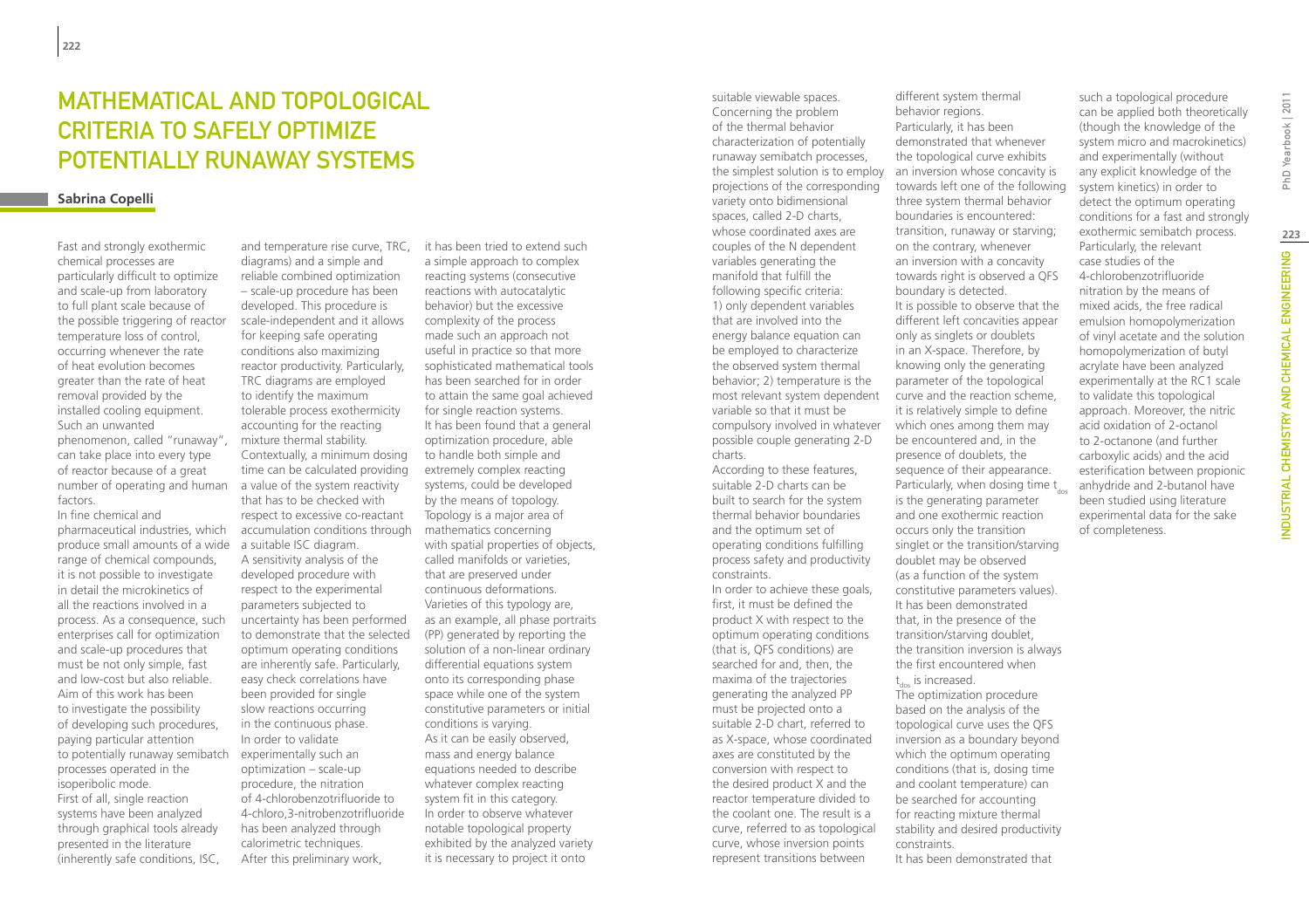## Quantum chemistry study of free-radical polymerization kinetics

#### **Marco Dossi**

In the last decades, remarkable efforts and considerable progresses have been made in polymer reaction engineering to obtain accurate kinetic information by different experimental methods. With reference to the free radical polymerizations, thanks to the assessment of sophisticated experimental techniques such as Pulsed Laser Polymerization combined with Size Exclusion Chromatography (PLP-SEC), thermodynamic and kinetic parameters can be directly and accurately evaluated. However, the experimental determination of rate coefficients is often time consuming or complicated to achieve, mainly due to the complexity of the kinetic mechanism and considering the numerous radical species present in the system. Moreover these difficulties are increased moving to the study of copolymer systems. Keeping this scenario on the background, theoretical predictions of kinetic properties based on Quantum Mechanics (QM) methods could represent a powerful tool to support and enrich the experimental efforts. In this work mechanisms and reaction paths involved in free radical polymerizations of widely used monomers have been studied through a computational approach based on Density

aim of the work is to elucidate the capabilities of the proposed method to reproduce and predict thermodynamic and kinetic parameters. As a first step, a validation

Functional Theory (DFT). The final the rate constant values of the of the computational method has been performed studying systematically the reactivity between different carboncentered radicals and a large number of alkenes, representative of monomers used in polymer synthesis. Once an efficient method has been defined, the analysis has been focused on the initiation kinetics, i.e., the reaction of the first monomer unit with the initiator fragment. Different monomers of industrial relevance such as methyl acrylate (MA), methyl methacrylate (MMA), acrylonitrile (AN) and styrene (ST) have been studied in free-radical polymerization initiated by five initiators, exhibiting different behaviors in terms of water solubility and dissociation mechanism: azobisisobutyronitrile (AIBN), di-tertbutyl peroxide (DTBP), potassium in the literature. A general persulfate (KPS), 2,2-dimethoxy-2-phenyl acetophenone (DMPA) and dibenzoyl peroxide (DBP). The obtained results have shown that the initiators largely affect the kinetic rate of the first reaction step in free radical polymerization. Depending upon the kind of employed initiator,

reaction between the initiator fragment and the first monomer unit are increased from one to eight orders of magnitude with respect to the propagation rate constant of the same monomer with long active chains. Moreover, after this first kinetic step, the initiator effect on the homo-polymerization kinetic constant decreases very quickly and after no more than three reaction steps the rate constant approaches the value reported in the literature for long growing chains. In all the investigated systems the initiator reactivity decreases moving from DBP to AIBN while DTBP, KPS and DMPA exhibit intermediate reactivity. Afterwards, according to the most conventional kinetic scheme of free radical polymerization, propagation kinetic has been investigated. In particular, the propagation kinetic rate constants for ST, AN, vinyl acetate (VAc) and different acrylates and methacrylates have been calculated and compared with experimental data reported good agreement between computational and experimental results has been reached. This agreement is particularly satisfactory in terms of activation energy values: as a matter of fact computational method reproduces the literature values with an absolute error smaller than 2 *kcal·mol-1*. Moreover

computational propagation rate coefficient differs by two or three times maximum from the experimental one. The third application of the computational method proposed has been focused on the so-called secondary reactions. Their relevance as events responsible of the mid-chain radicals (MCRs) formation, has been recently proved. Two important classes of secondary reactions, backbiting and betascission, have been investigated. With reference to the free radical homo-polymerization of vinyl chloride (VC) and AN, the backbiting 1:3, 1:5, 1:7 reactions have been investigated and it has been found that the 1:5 backbiting reactions are the most favorite. For all the MCRs produced the right and left betascission reactions have been also studied. It has been found that both the right and left betascission reactions require the same activation energy, while the activation energy seems to be more affected by the position of the mid chain radical. Finally, the most relevant and innovative topic explored in the research activity has been the application of the computational methodology to the study of copolymer. The fundamental challenge in the free-radical copolymerization reactions is to control the kinetic to make useful well-designed materials. All the strains of the scientific research in this field have been oriented in the direction to determine the reactivity of different systems and to propose system, which is characterized a model able to predict the composition of copolymers. finalized to show the capabilities of the computational approach

In the work the analysis has been Composition data and copolymer to reproduce composition data and copolymer propagation kinetics. In particular the differences between terminal and penultimate models are analyzed examining different cases. Promising and important results have been obtained. At first the computational technique adopted is sensitive enough to capture differences in monomer addition rates experimentally found in ST/methacrylate (xMA) copolymerization when changing the methacrylate ester group. Afterwards a complete kinetic and composition analysis has been done for the VAc/MMA system which exhibits a weak penultimate unit effect. In this work an experimental PLP-SEC study has been combined with the computational analysis. New copolymer composition data have been well represented by the terminal model using monomer reactivity ratios obtained by use of ab initio method. VAc/MMA compositionaveraged copolymer propagation rate  $(k_{\text{reco}})$  have been measured for the first time using the PLP-SEC technique. The addition of only 10 mol % MMA to VAc reduces  $k_{p,\text{cop}}$  by more than a factor of 40 from the literature VAc homopolymer propagation rate. This kinetic behavior is described reasonably well by both terminal and penultimate chain-growth models, using the monomer and radical reactivity ratios determined computationally. Successively, the ST/MMA by a strong penultimate unit effect, has been investigated. propagation kinetics have been well reproduced even

for this copolymer. In particular the curves obtained using the reactivity ratios computationally determined prove clearly the superior performance of the implicit penultimate model to describe this system. Good results in terms of copolymer composition data have been obtained even in the study of 2-hydroxyethyl acrylate (HEA)/ST, especially considering all the difficulties related to the experimental analysis of this system. The prediction by the terminal copolymerization model, obtained using computational parameters, well described the composition trend showed in literature, confirming the potentiality of the computational approach proposed.

To conclude, the computational method has been able to reproduce with good accuracy the experimental data in all the reactions investigated. This agreement demonstrates that the technique represents a powerful tool to study the reactivity in free radical homo- and co-polymerization. Therefore, the proposed approach can be considered an effective semi-quantitative tool to predict kinetic parameters and relative reactivity, reducing the amount of experimentation required in polymeric systems.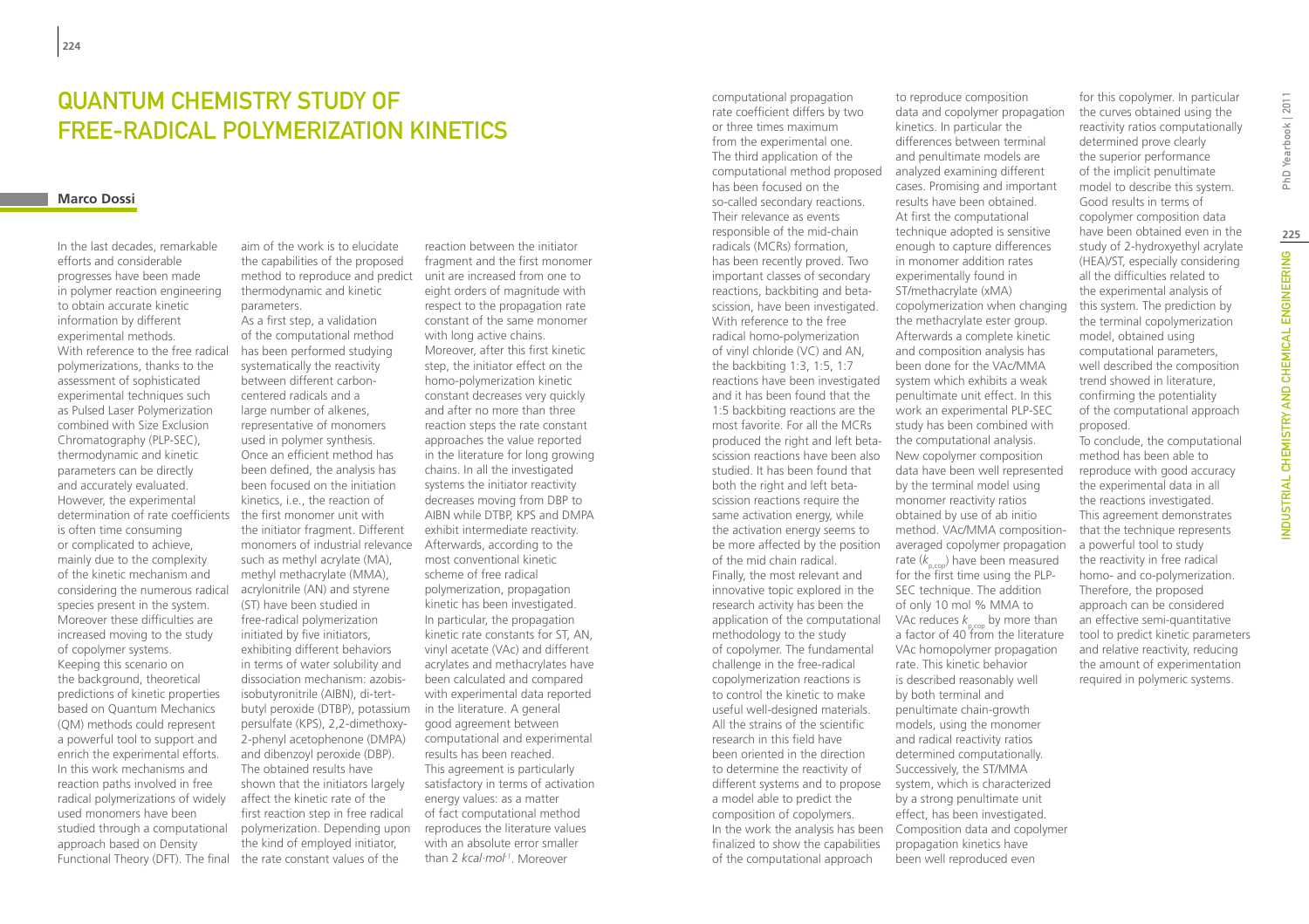# FORMULATED HYDROGELS FOR CELL HOUSING AND DRUG DELI VERY

### **Filippo Rossi**

The present PhD work thesis regards the discovery and development of a new threedimensional polymeric system able to release drugs or cells for tissue engineering applications. The experimental work was divided as follow. The chemical-physical characterization was studied at the Department of Chemistry, Materials and Chemical Engineering "Giulio Natta" of Politecnico di Milano (CFA Lab) and at the Royal School of Mines of the Imperial College London (Prof. Boccaccini's group) while the biological experiments at the Mario Negri Institute for Pharmacological Research (Dr. Forloni's group). Introducing the research topic is important to know that when treating many pathologies, which lead to the degeneration of specific organs, the only possible therapeutic alternative is often represented by the organ transplantation. Where possible, however, it is associated to a high grade of risk for the patient, since complications are likely to occur, such as the transmission of pathologies from donor to recipient or the rejection of the organ itself, along with the chronic shortage of available organs. Moreover, such an approach cannot be applied to all the body zones susceptible to degenerative pathologies. Actually, at present, transplant

therapies may not be applied to many degenerative pathologies, such as, in some cases, those related to some zones of central nervous system (CNS). With the complete understanding hours after injury. So, due to that cell or drug therapies alone are not sufficient for guarantee the success of tissue engineering in the repair of damaged tissues, in the last decades engineered polymeric matrices (scaffold) gained a lot of interests both from researchers and companies. In particular, in spinal cord injury pathology, the presence of a cavity that should be replaced suggests the necessity of a biomaterial able to deliver in loco cells and additional factors (drugs, peptides or antibodies). Agar-Carbomer (AC) hydrogels, discovered and developed in this PhD thesis work, seem to be a very promising tool for this application. As three-dimensional matrices they allow good survival of cells included (glia and mesenchymal stem cells) within their polymeric network and optimal functionality of them once extracted. After hydrogel inclusion there are no differences, Our investigation started in terms of biological properties, between them and classic *in vitro* cultured cells. Moreover, their biocompatibility was tested *in vivo* in spinal cord of mice (control and injured) and the result neutrality underlines their promising use as smart delivery system.

Nowadays no therapies for spinal cord repair are available, just few trials in preliminary testing and methylprednisolone for neuroprotection in the first the absence of a proved therapy, it is necessary to design and optimize a very tunable smart system able to cover and satisfy different medical needs. In this way the AC material library allows a very high adaptability to many needs. In order to be suitable for *in vivo* applications, we performed many studies in order to be able to control and tune the sol/gel transition with a final polymerization *in situ* and consequent reduction of risks due to surgery procedures (Figure 1). Once verified matrix properties as cell carrier, we focused our attention on the hydrogel ability to deliver one or more drugs. On one side we delved into delivery through hydrogels transport phenomenon, a very controversial matter and, on the other, its ability to cover with release all the damaged area. with methylprednisolone (neuroprotective drug) and drug mimetic with similar molecular weight and steric hindrance performing, as said, *in vitro* and *in vivo* studies that underline complete release within the first 24 hours, extremely compatible with medical needs, for



**1. Schematic view of the work: synthesis of a new three-dimensional polymeric network that can be injected into the target tissue. Inside the body it is able to retain and release drugs and cells.**

neuroprotective agents. The area of delivery resulted to be bigger than the injured one, extremely favored toward caudal direction due to the presence of CSF flow. Moreover higher molecular weight agents, like antibodies, were released with a slower kinetic. This could be a key point in order to study a multiple drug delivery approach or a combined drug/cell therapy.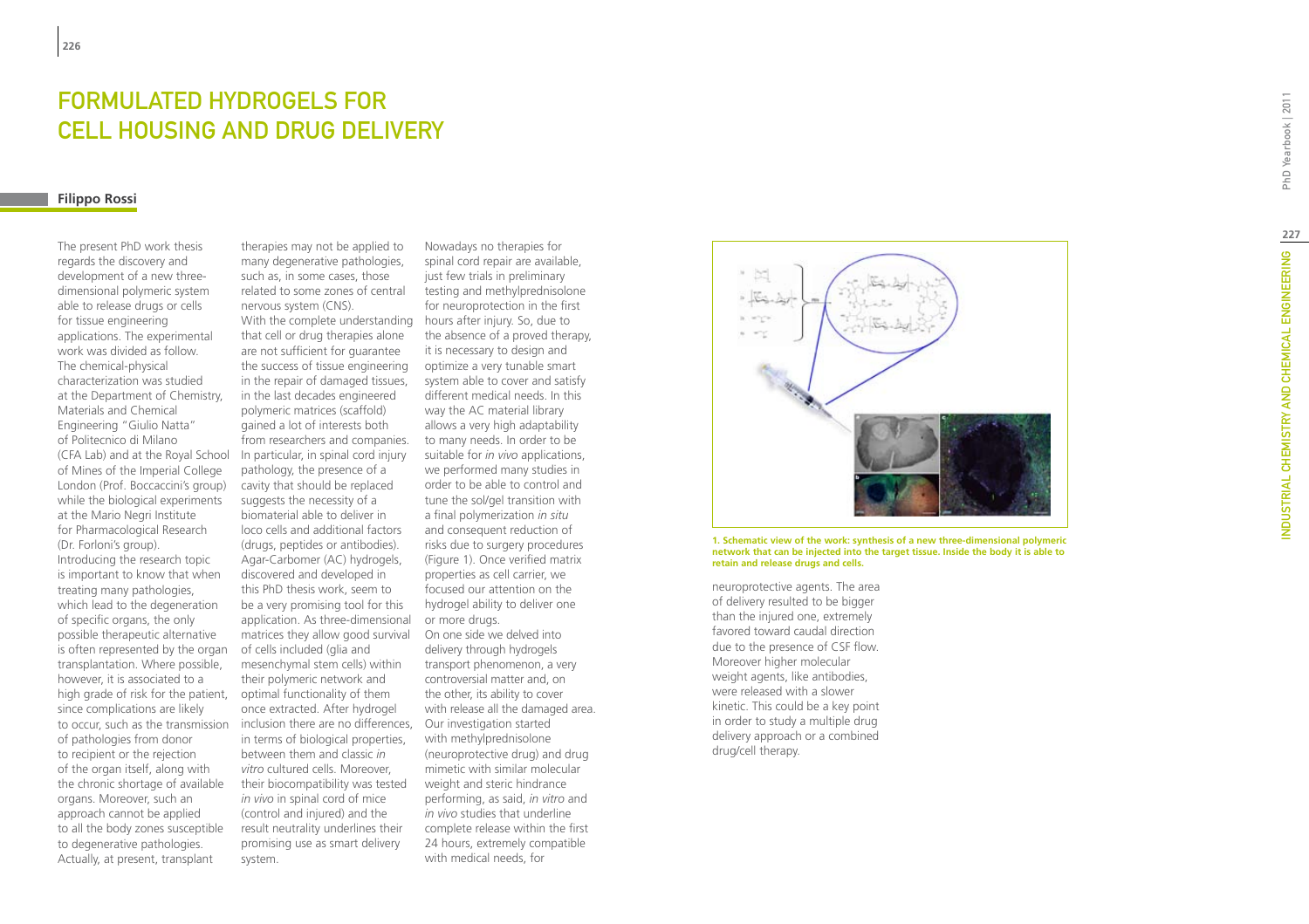# MOI FCUI AR INVESTIGATION of Protein-Ligand complexes in solution and supported

### **Matteo Salvalaglio**

In recent times the increasing opportunities offered by proteins in many branches of the sciences, medicine, and engineering ranging from the production of bioactive materials to the development of protein based therapeutic agents have raised a whole new set theoretical challenges with a direct influence on technological issues. Some of the theoretical and practical tools that are nowadays commonly employed to treat well-known processes involving small chemicals need to be retuned in order correctly describe processes that involve large complex macromolecules such as proteins. The interaction of proteins with the surrounding environment and the association processes that lead to the formation of complexes both in solution and at the solid/liquid interface represent a wide field of interest in which technical issues and problems need to be tackled without neglecting the fundamental chemical physical bases. Protein complexes formation, in fact, represents a physical chemical phenomenon that characterizes a wide range of science and technology fields, ranging from molecular biology to material science passing through pharmaceutical research. In this work the formation of such complexes was investigated from a molecular standpoint, employing both a modelistic and

an experimental approach. The investigation of protein complexes was performed focusing the attention to systems that constitute the core of a technological problem in which the research of molecular-based rational criteria could have a positive impact. In all the faced cases the comprehension of fundamentallevel information about ligand-receptor systems plays in fact a primary role for the profound understanding of the macroscopic functioning of a process; the investigated complexes span from those formed by perfluoro surfactants and Human Serum Albumin (HSA), to the pseudo complexes formed by a globular protein adsorbed on the surface of a charged solid. The description at the molecular

level of structures, dynamics and energies is nowadays possible in force of a continuous development of the calculation tools. The growth of the computational power and storage capabilities that characterized the last decade allowed tackling the simulation of large and complex systems thus extending the employment of molecular modeling methods to technologically relevant systems.

The first problem assessed was the complexation of Human Serum Albumin (HSA) by

means of perfluoro surfactants such as perfluoro octanoate (PFOA) and perfluoro octane sulfonate (PFOS). The molecular modeling investigation of these complexes was aimed at the understanding of the molecular features that determine the long time persistence of these compounds in living organisms. The information obtained from this study was employed for developing rational guidelines for the identification of potential substitutes of these compounds with lower bio persistence potential.

A second group of systems investigated through molecular modeling regards the affinity complexes representing the technological core of the vast majority of the state-of-the-art monoclonal antibodies (MAbs) purification processes. The growing discovery, patenting and approval by public authorities of therapeutic proteins such as MAbs represent one of the major issues of the contemporary biotechnological and pharmaceutical industry. This evolution of the pharmaceutical compartment has driven the downstream processing industry to face the problem of the biomacromolecules purification with an emphasis on the reduction of processing costs. In this framework the development of innovative



**purification. PAM (protein A mimetic) is a promising dendrimeric synthetic ligand while protein A represent the state-of-the-art technology in this field. In all the complexes a portion of the constant Fc domain of the Immunoglobulin G was employed as receptor**

materials and process schemes plays a key role. The protein A complex with a constant portion of the IgG was modeled both in solution and supported on an agarose surface with the aim of capturing the molecular features responsible for its high selectivity in binding MAbs. Also a synthetic estimation of retention factors dendrimeric ligand (Protein A Mimetic, PAM) was modeled in solution with the aim of providing useful information for a rational development of a new class of synthetic dendrimeric ligands with the potential to compete with protein A at the industrial scale. The adsorption of proteins by electrostatic interactions was then investigated employing both modeling and experimental approaches. The protein-surface interactions are in fact responsible for many technologically relevant

phenomena that range from biomedical sciences to industrial practical needs.

on surfaces in systems dominated The estimation of thermodynamic The model-based estimation of the interaction energy of globular model proteins with charged surfaces was performed with the aim of providing an in the framework of protein purification by ion exchange and assessing the physical consistency of coarse grained approximated methods developed in this field. Experimental measure of chromatographic retention factors was carried out in the Morbibelli Group (ETH Zurich, Switzerland). parameters characterizing the protein-surface interaction was complemented by an experimental investigation of kinetics of adsorption of polyelectrolytes and proteins in presence of an applied

potential. The aims of this study were the development of an impedance-based approach for the detection of the continuous adsorption regime and the assessment of the role played by counter ions in the kinetics of this process.

This experimental investigation was performed during a visiting period in the group of prof. Paul Van Tassel (Yale University, US)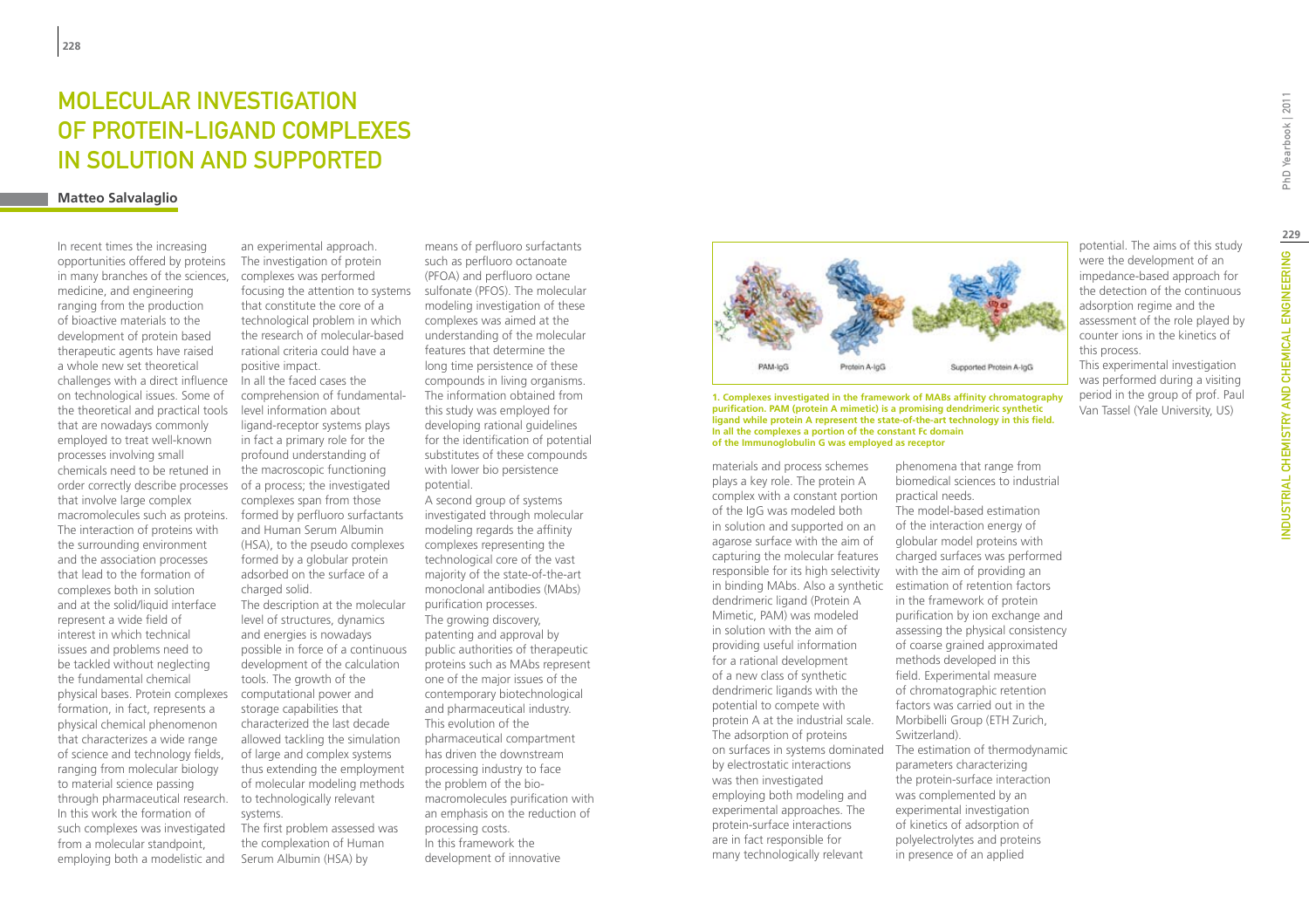### DEVELOPMENT OF TUBULYSIN ANALOGUES – PEPTIDOMIMETICS TARGETING CANCER AND ANGIOGENESIS THROUGH IMMUNOCONJUGATES

### **Sreejith Shankar. P.**

Cancer, characterised by uncontrolled growth of cells, has been one of the most studied malignancies and hence anti-cancer research is undoubtedly one of the most advanced as well as demanding fields of modern day medical research. Cancer chemotherapy relies on the expectation that highly toxic and potent anticancer drugs (or toxins) will preferentially kill cancerous cells or make them commit suicide, while rendering themselves inactive to normal cells. Thus, the development of more selective anti-cancer drugs with an improved ability to discriminate between tumour cells and normal cells is possibly the most important goal of modern anti-cancer research. Most of the anti-cancer drugs currently available are based on the inhibition of microtubule dynamics by the inhibition of cell proliferation and apoptosis. Natural products are being used as lead compounds in medicinal chemistry for the development of large libraries of compounds targeting the cytoskeleton of the cells of higher organisms and are generally obtained from plants or microorganism through secondary metabolism. The chemical synthesis of such compounds provides better opportunities for scale up, improved supply and mechanistic studies directed

to their biological action. Tubulysin, a natural peptide isolated from the strain of Myxobacterium, at picomolar concentrations, depolymerises microtubules, and induces mitotic arrest and apoptosis in cancer cells, and to a lesser extent, in normal cells. Tubulysin is a tetrapeptide, composed of three unnatural amino acid fragments (Tubuvaline [Tuv], Tubuphenylalanine [Tup] and *N*-methyl pipecolic acid [Mep]) and the proteinogenic amino acid, L-Isoleucine [Ile]. Chemical modification strategies for the future development of are badly needed for the sitespecific coupling of tubulysins to macromolecular carriers, which are compatible with the cleavage and liberation of cytotoxic moieties either in intracellular compartments or in the tumour stroma, possibly by proteolytic activation.

We have developed general synthetic routes towards tubulysins, with a focus on the control of individual stereocentres and their selective derivatisation and these studies have led to the identification of synthetic derivatives with improved biological activity. We have also developed efficient methodologies for the synthesis of the two unnatural fragments, Tuv and Tup, in their stereopure form. The structure-activity relationship studies on the synthesised analogues gave valuable insights compounds with an improved pharmacological profile. Replacing the *i*Pr group with other alkyl and aryl groups rendered the molecule biologically inactive. From initial biological experiments, the *N*-methyl proline analogue exhibited almost one-fourth of



the activity of natural Tubulysin U, which shows that changing the ring size of the N-terminal residue (Mep) also affects the activity adversily. To our astonishment, initial screening of the oxazole analogue produced better results compared to Tubulysin U. This may be ascribed to the polarity difference between thiazole and oxazole as well as the capability of the oxazole moiety to withstand demanding physiological environments. Moreover, the oxazole ring is capable of exerting better H-bonding interactions within the system as compared to the natural thiazole moiety. We do not expect much variation in activity for the *N*-acetyl pipecolic acid analogue (Acp), but experimental verification is underway and the results shall be published in due course. Different strategies were explored for the stereoselective generation of Tuv fragment – (a) Use of a cyclic intermediate involved nucleophilic ring opening strategy, (b) Organocatalysed asymmetric Mannich type reactions, (c) Transition metal complex catalysed aza-Michael additions, (d) Asymmetric aza-Michael reactions involving metallated oxazolidinones. The first three methodologies gave no promising results even in the

initial stages of the study. The aza-Michael reaction of the α,β-unsaturated acceptor obtained from the 2-enoyl thiazole and oxazole with metallated oxazolidinones afforded the corresponding adduct with good to excellent diastereoselectivity under optimised conditions. Experimental factors such as temperature, base, solvent and quenching procedure were screened and the use of KOtBu as base in THF at -78° C afforded the best results, when quenched by pouring abruptly into a stirred excess of aq.  $NH_4Cl$ solution. Attempts to cleave the chiral auxiliary resulted in either no reaction or partial/complete destruction of the substrate. The same reaction conditions when applied to phenyl acceptors (phenyl group in place of thiazole/oxazole), gave no products, with complete retrieval of the starting materials. We have also been involved in the biological studies of the synthesised tubulysin analogues. Immunoconjugates are generally bifunctional molecules that consist of a ''targeting'' domain, which are capable of localising in tumours, coupled to a therapeutic moiety and in the broadest definition, may utilize MAb, MAb fragments, hormones, peptides or growth factors to selectively localise

cytotoxic drugs, plant and bacterial toxins, enzymes, radionuclides, photosensitisers, or cytokines to antigens expressed on tumour cells or on cells of the tumour neovasculature. Spacer reagents (linkers) were synthesised for carrying out conjugation studies involving tubulysin analogues and monoclonal antibodies (MAb) for targeted drug delivery, and quite a few Tub-MAb immunoconjugates were proposed. Radiolabelling of these MAbs were also carried out in collaboration with Prof Dr. Guus van Dongen at Vrije Universiteit Medisch Centrum, Amsterdam.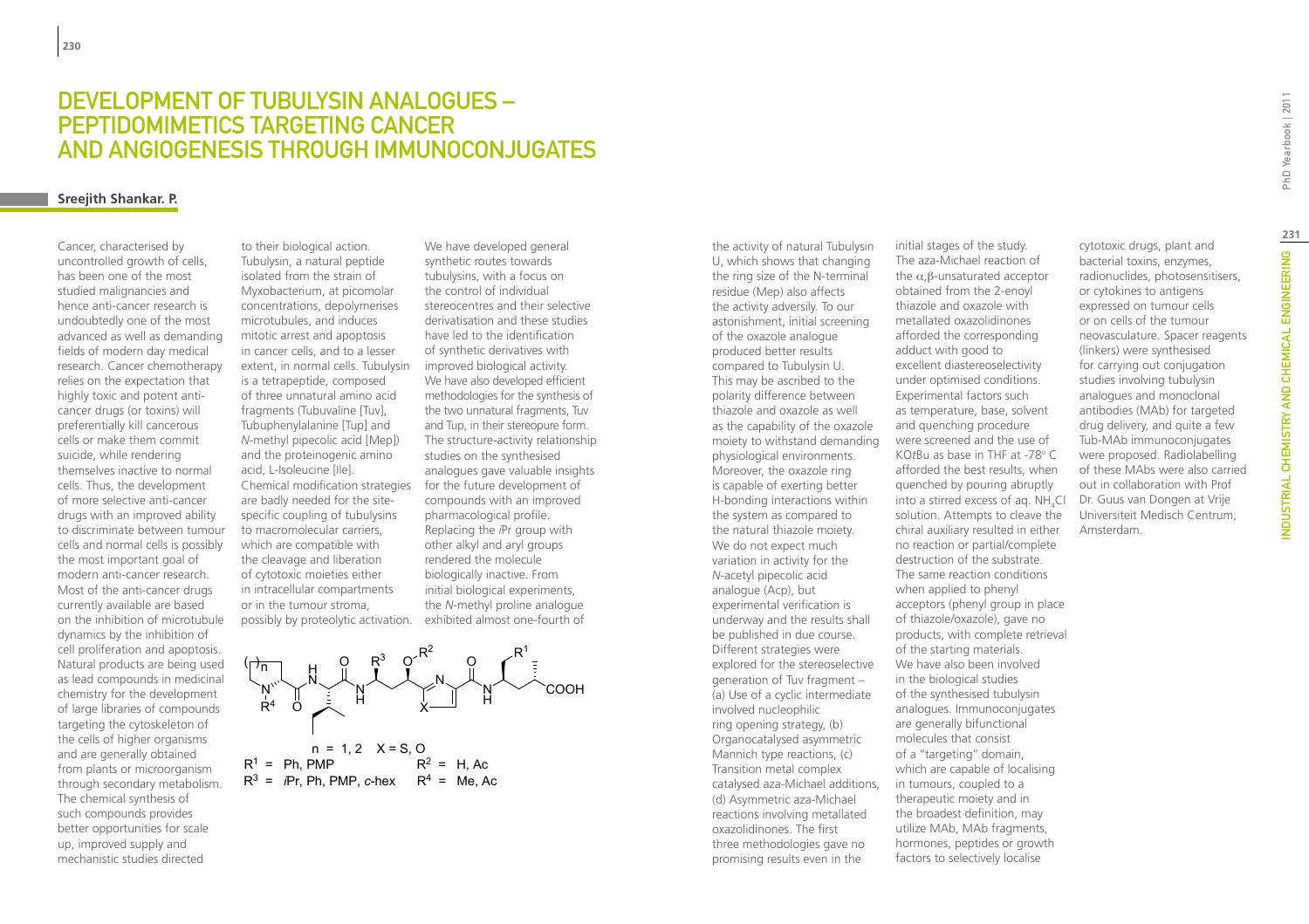# DETAILED KINETICS of pyrolysis of solid fuels

### **Samuele Sommariva**

The growing energy demand of developing countries finds the answer always in fossil fuels. The larger availability and lower cost of coal, in respect to other fossil fuels, make it the leading energy resource for the electric production in the world. On the other hand, coal is a source of environmental concern, not only for its greenhouse impact in terms to CO<sub>2</sub>. For these reasons, clean coal technologies are becoming nowadays attractive and remarkable, aiming at a higher efficiency and a careful emission control.

In contrast, biomasses, because of to the negligible impact on greenhouse effect, are an interesting answer to the growing demand of renewable energy. Researchers have carried out characterizations of biomass pyrolysis, gasification, and combustion in order to design efficient and environmentally sustainable units.

Solid properties can significantly influence both heat transfer and reaction rates such that the optimal operating conditions are highly variable. Therefore, times, yields, and emissions depend on the original source. The key to understanding the complex phenomena occurring inside the process units thus lies in the characterization of the initial solid and in describing the primary devolatilization phase,

the released products, the gasification phase, and the secondary or successive gas phase reactions. This renewed scientific and technological interest pushes the development of reliable models to support the design and optimization of both combustors and gasifiers. Development of devolatilization units requires significant efforts in the mathematical modelling that is to create powerful tools for designing and simulating reactor performances, understanding pollutants evolution, analyzing process transients, and examining strategies for effective control. Thermo-chemical conversion of biomasses in practical systems results from a strong interaction between chemical and physical processes at the levels of both the single particle and the surrounding environment. Such a problem is multiscale and multiphase phenomenon: characteristic length of the solid fuel is of the order of few centimetres, while the entire different reference compounds units is of the order of some meters, while all the presence at the particle scale of solids, liquids and gases, makes the model multiphase. Mathematical models, in order to be predictive, need an appropriate description of both the chemical kinetics and the transport phenomena. This works deals with all the facet of

this problem. One of the main effort in modelling solid fuels, is the scarcity of available data. For biomasses experiments of reference compounds (cellulose, emicellulose and lignin) makes this work easier, while for coals, whose structure is not well described or understood and varies even for a fixed coal, reliable experimental data are scarcer. First of all, the reduction of a detailed kinetic scheme for biomasses have been addressed. The obtained scheme is detailed enough to predict selectivity of the different products at different temperatures, but small enough to be coupled with other model as described later. Biomass characterization is considered a straightforward combination of three reference components: cellulose, hemicellulose, and lignins. Lignins, whose composition may vary because of the different degree of metoxylation of its monomers, are described using three in order to guarantee the closure of balances in term of carbon, hydrogen and oxygen. Kinetic models of the different steps of solid fuel volatilization and secondary gas phase reactions were developed and validated through comparison with experimental data. Despite their simple expressions, these

models allow the characterization of combustion and gasification of the degradation steps, their characteristic times, and the prediction of product distributions. These aspects make the proposed mechanisms a useful tool in the design and optimization of industrial gasifiers, where the presence of tars needs to be either enhanced or lowered. In a similar way, a multistep kinetic model of coal devolatilization was developed and model predictions were compared with a very large set of experimental measurements relating to thermogravimetric experiments, as well as pyroprobe, Curie point and drop-tube reactors. First step was the definition of few reference compounds, which have been chosen in order to build a model as flexible as possible. Once the elemental composition in terms of C/H/O is known, the lumped

composition is strictly defined and no tuning activity on the parameters is needed. The general agreement is satisfactory and confirms the reliability of this model, able to predict details of the released gas and tar products during the devolatilization process. The novelty of this kinetic model lies in its predictive approach. The resulting model is small enough to be coupled with detailed fluidynamic models

retaining a general validity and giving a detailed description of the main volatile products. For the sake of completeness also preliminary models to predict nitrogen and sulphur fate during coal pyrolysis have been developed: even if they are able to predict the yield and selectivity of the main products, they are not yet completely integrated with the core pyrolysis model. Both coals and biomasses pyrolysis models are a reasonable compromise between accuracy and detail of the obtained results and computational efforts, in terms of number of reference species and lumped reactions. Finally, these models have been used in a mathematical model of a fixed bed gasifier: such a model gives particular emphasis to the kinetics of devolatilization and gas phase reactions. This model constitutes a prototype towards the characterization of complex multiphase and multiscale problem, where solid fuel devolatilization together with a detailed gas phase kinetic scheme interact at the particle and the reactor scale. At the particle scale, an internal description of the solid fuel particle, in order to account for intraparticle heat and mass resistances, is achieved through a proper discretization.

processes at the particle scale,

This feature becomes fundamental for the analysis of the gasification of thermally thick solid fuel particles The reactor is considered as a series of elemental units (solid particle and surrounding gas) which exchange mass and heat to each others. The single unit accounts for gassolid interactions with particular attention to the inter-phase resistances, while the gases are modelled as a perfectly stirred reactor in dynamic conditions. Some applications of the model have been extensively discussed both at the level of a single stage as well as at the scale of the gasifier unit. Future works require to validate the proposed model at the reactor scale and the main difficulty lies in the scarcity of reliable experimental data.